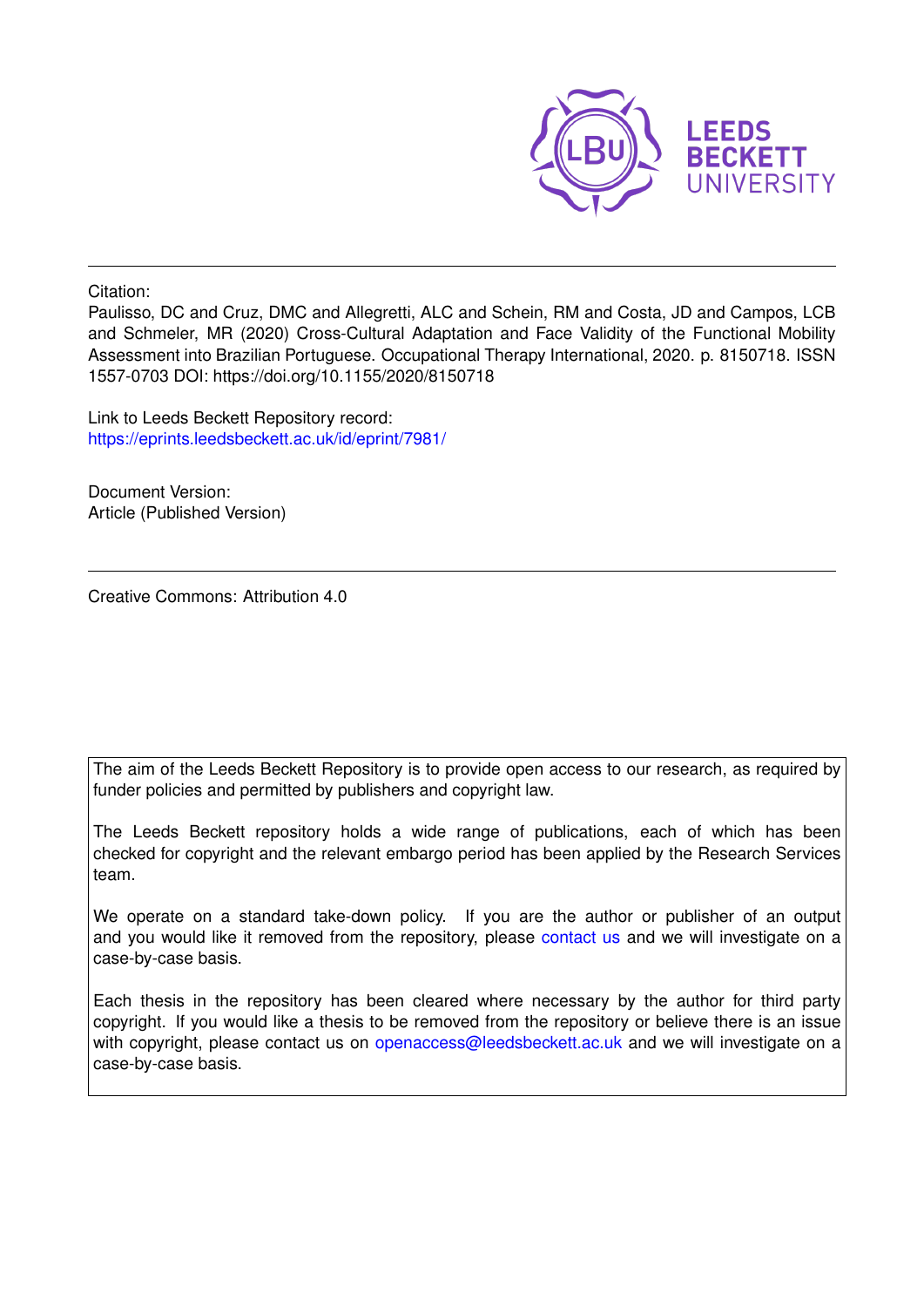

# Research Article

# Cross-Cultural Adaptation and Face Validity of the Functional Mobility Assessment into Brazilian Portuguese

Debora C. Paulisso[,](https://orcid.org/0000-0002-4708-354X) $^{1}$  Daniel M. C. Cruz $\textcolor{blue}{\bullet}$ , $^{1}$  Ana Luiza C. Allegretti, $^{2}$  Richard M. Schein, $^{3}$ Jacqueline D. Costa,**<sup>1</sup>** Lays C. B. Campos,**<sup>1</sup>** and Mark R. Schmeler**<sup>3</sup>**

 $^{\text{1}}$ Department of Occupational Therapy, Universidade Federal de São Carlos, São Carlos 13565905, Brazil

 $^2$ Department of Occupational Therapy, University of Texas Health Science Center San Antonio, San Antonio 78229, USA

 $^3$ Department of Rehabilitation Science & Technology, School of Health and Rehabilitation Sciences, University of Pittsburgh, Pittsburgh 15260, USA

Correspondence should be addressed to Daniel M. C. Cruz; cruzdmc@gmail.com

Received 20 July 2019; Revised 18 December 2019; Accepted 25 January 2020; Published 7 February 2020

Academic Editor: Claudia Hilton

Copyright © 2020 Debora C. Paulisso et al. This is an open access article distributed under the [Creative Commons Attribution](https://creativecommons.org/licenses/by/4.0/) [License,](https://creativecommons.org/licenses/by/4.0/) which permits unrestricted use, distribution, and reproduction in any medium, provided the original work is properly cited.

Introduction. The Functional Mobility Assessment (FMA) measures satisfaction with mobility devices in daily life. However, in Brazil, there is a lack of instruments which measure functional mobility. Objective. We aim to report the cross-cultural adaptation process and face validity of the FMA for use in Brazil. Methods. Two international guidelines were used in the crosscultural adaptation process. Two independent translators translated the instrument from English to Brazilian Portuguese, and the two versions were reconciled. Two different translators back translated this reconciled version, and an expert committee analysed the resulting synthesis. For face validity, the FMA was applied with 24 participants, divided into two groups, users with disabilities  $(n = 12)$  and occupational therapy students  $(n = 12)$ , to verify their understanding of each item of the instrument. Results. The cross-cultural adaptation of the FMA was concluded, and its face validity presented that both groups understood most or completely all instrument items. Conclusion. The Brazilian version of FMA is now available in Brazilian Portuguese and has face validation. Further studies should test its psychometric properties.

# 1. Introduction

In occupational therapy, the use of assessments is essential for practice and research. Most of the tools available were previously developed in countries where English is the first language [\[1\]](#page-7-0). However, countries in which English is not the primary language usually use standardized instruments developed internationally. Because these instruments are created originally in a different context, they need to be adapted to the culture of the country in which they are intended to be used [\[2\]](#page-7-0). Studies on cross-cultural adaptation of instruments are an international issue for occupational therapy because they can allow different countries to discuss about the same measurement and to compare their results, once they are using an instrument applied internationally [[3](#page-7-0)]. Cross-cultural adaptation studies are also fundamental due to instruments

in the native language of the target population, which present more reliable results. Moreover, only the translation, instead of a cross-cultural adaptation, may present mistakes related to the meaning of items because concepts are deeply influenced by the local culture of a country [\[4\]](#page-7-0).

Regarding the field of assistive technology, few standardized assessments have been translated to Brazil Portuguese. Even though it is recognized that standardized assessments are essential to measure effectiveness of an intervention, today, in this country, few instruments are available for use, such as the Quebec User Evaluation of Satisfaction with Assistive Technology (QUEST 2.0), the Assistive Technology Device Predisposition Assessment (ATD PA), the Wheelchair Skills Test Questionnaire (WSTQ version 4.3), and the Wheelchair Skills Test (WST version 4.3), for both the user and caregiver version [[5](#page-7-0)–[9\]](#page-7-0).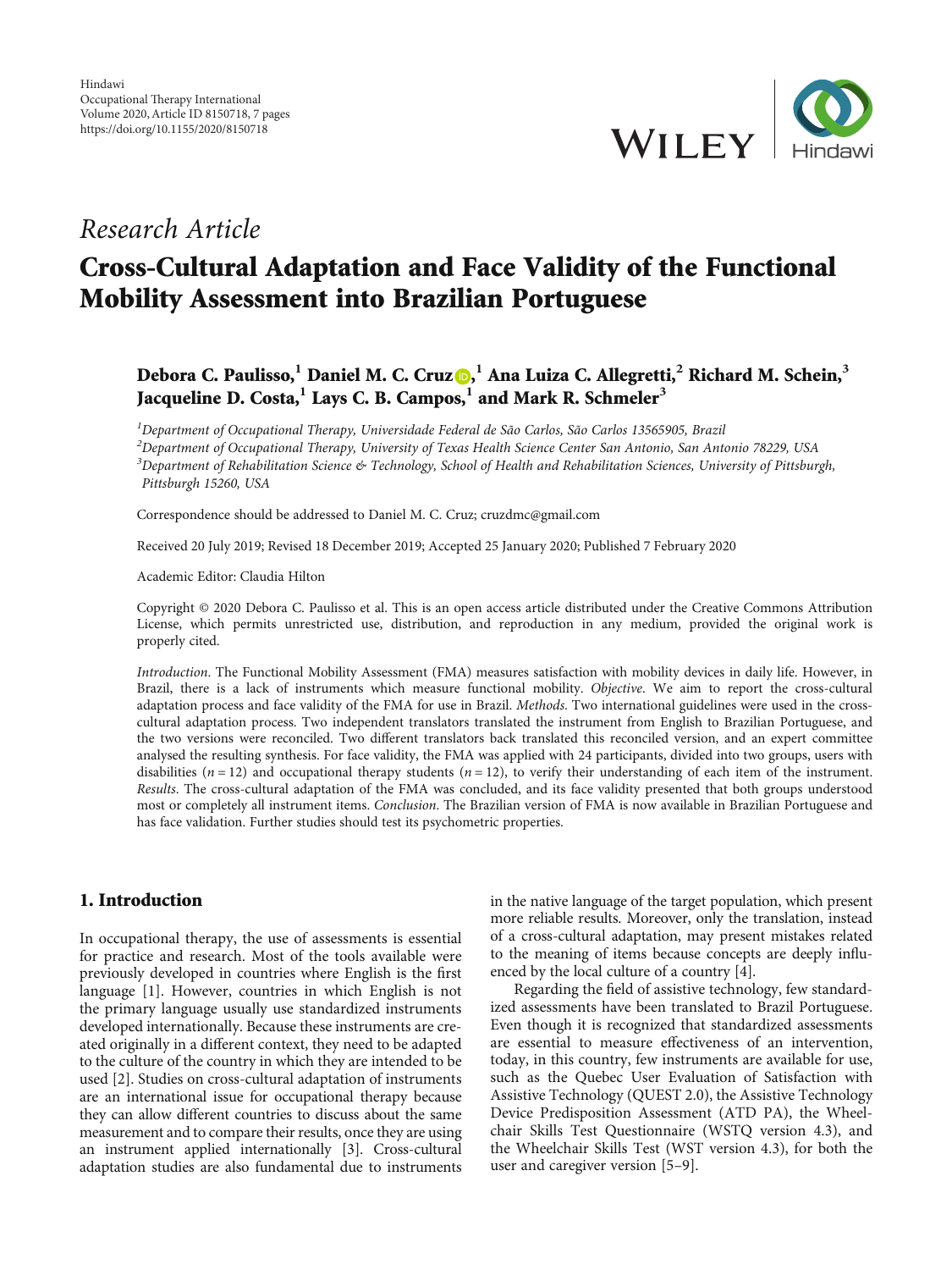Standardized instruments of functional mobility are needed in Brazil Portuguese due to the lack of instruments available. In this sense, functional mobility requires a reliable measure to assess the satisfaction of users and to document functional changes on the rehabilitation process [\[10\]](#page-7-0). The Functional Mobility Assessment (FMA) was developed at the University of Pittsburgh in the United States and measures levels of satisfaction of mobility device users in regard to the performance of ten daily living tasks while using the device [\[10, 11](#page-7-0)]. The FMA fills a gap of tools which assess mobility, as it is applicable to the entire range of mobility devices, such as wheelchairs, crutches, walkers, canes, scooters, and prosthetic limbs [\[11\]](#page-7-0). This instrument has been used in both research and clinical practice. The FMA is easy to use; for instance, it is short enough to be applied by practitioners, does not take long to complete, and can be administered by telephone [[10](#page-7-0)–[13\]](#page-7-0).

The FMA adopts a Likert scale in which respondents choose from "completely agree," "mostly agree," "slightly agree," "slightly disagree," "mostly disagree," "completely disagree," or "does not apply" to answer each of the questions. The instrument also enables respondents to rate the priority of items, so that the first point on the scale corresponds to "minimum priority" and the tenth point corresponds to "maximum priority." The instrument leaves blank spaces for "comments," in which the participant is supposed to specify the reasons of disagreements with a given item, whenever that is the case [[10, 11\]](#page-7-0).

Considering that the FMA has the potential to encourage clinical practice and research addressing functional mobility, this study's objective was to report the cross-cultural adaptation process and face validity of the FMA Beta Version 1.0., into Brazilian Portuguese.

# 2. Materials and Methods

This is a methodological and descriptive research of a crosscultural adaptation and face validity of an instrument. The cross-cultural adaptation was performed in seven stages, where the face validity occurred on stage 6 [[14](#page-7-0), [15\]](#page-7-0). Each stage is described in Table [1](#page-3-0).

2.1. Participants. According to Pasquali [[17](#page-7-0)], the purpose of performing a pretest is to ensure, even if theoretically, the instrument's face validity. This theoretical analysis is performed by a group of judges, which should include the lowest stratum of the instrument's potential users and a more sophisticated stratum. To select who would respond to the FMA, we adopted the same criteria as in the study where the lowest stratum was represented by undergraduate students of an occupational therapy program and by users of mobility aids, who would possibly face difficulties understanding some items and also provide suggestions to facilitate understanding; the highest stratum was represented by the expert committee [\[18\]](#page-7-0).

The participants of this research were divided into two groups: Group 1: twelve  $(n = 12)$  people with disabilities and Group 2: twelve occupational therapy students  $(n = 12)$ for the pretest and face validation.

In Group 1, the participants were selected from an association of people with disabilities. The inclusion criteria consisted of using a mobility aid and being 18 years of age or older. The exclusion criteria consisted of illiterate individuals and those who scored below 18 (among those with elementary or middle school) and below 26 (among those with higher education) in the cognitive screening instrument of the Mini-Mental State Examination (MMSE) [\[19](#page-7-0)–[21\]](#page-7-0). The MMSE examines the following items: temporal orientation, spatial orientation, registration, attention and calculation, evocation memory, language, and visual constructive capacity [\[21\]](#page-7-0). The maximum possible score is 30, while a cut-off point (type out greater than) > 17 was adopted in this study, as recommended [[19](#page-7-0)–[22](#page-7-0)]. Face validity is important because it refers to the transparency or relevance of an instrument for both respondents and examiners [[23](#page-7-0)]. In this case, participants with different diagnoses using various types of mobility aids were considered for the face validity process, comprising of the assessment of not only manual and powered wheelchairs but also canes, walkers, and lower limb prostheses. In Group 2, the inclusion criteria consisted of undergraduate students from an occupational therapy program in their 4th semester or higher. Undergraduate students were included because the instrument can be used as an interview, so both professionals and users needed to understand its use and objectives [[15](#page-7-0)].

2.2. Instruments and Procedures. For Group 1, data were gathered in the participants' homes in a single session. For Group 2, the participants were interviewed at the Department of Occupational Therapy where the research was conducted.

The instruments applied to both groups were

- (1) form to characterize participants addressing sociodemographic data
- (2) Mini-Mental State Examination (MMSE)
- (3) Functional Mobility Assessment (version translated into Brazilian Portuguese)
- (4) face validity questionnaire developed by the primary author

The participants were interviewed regarding their level of understanding of sentences and words contained in the FMA's test version.

The face validity procedure included questions for each item of the FMA for the following question:

Did you understand the item?

- (i) I understood completely
- (ii) I understood a lot
- (iii) I understood a little
- (iv) I did not understand

2.3. Data Analysis and Procedures. Analysis of data obtained in the translation, reconciliation of versions, and verification of equivalence between versions was performed through simple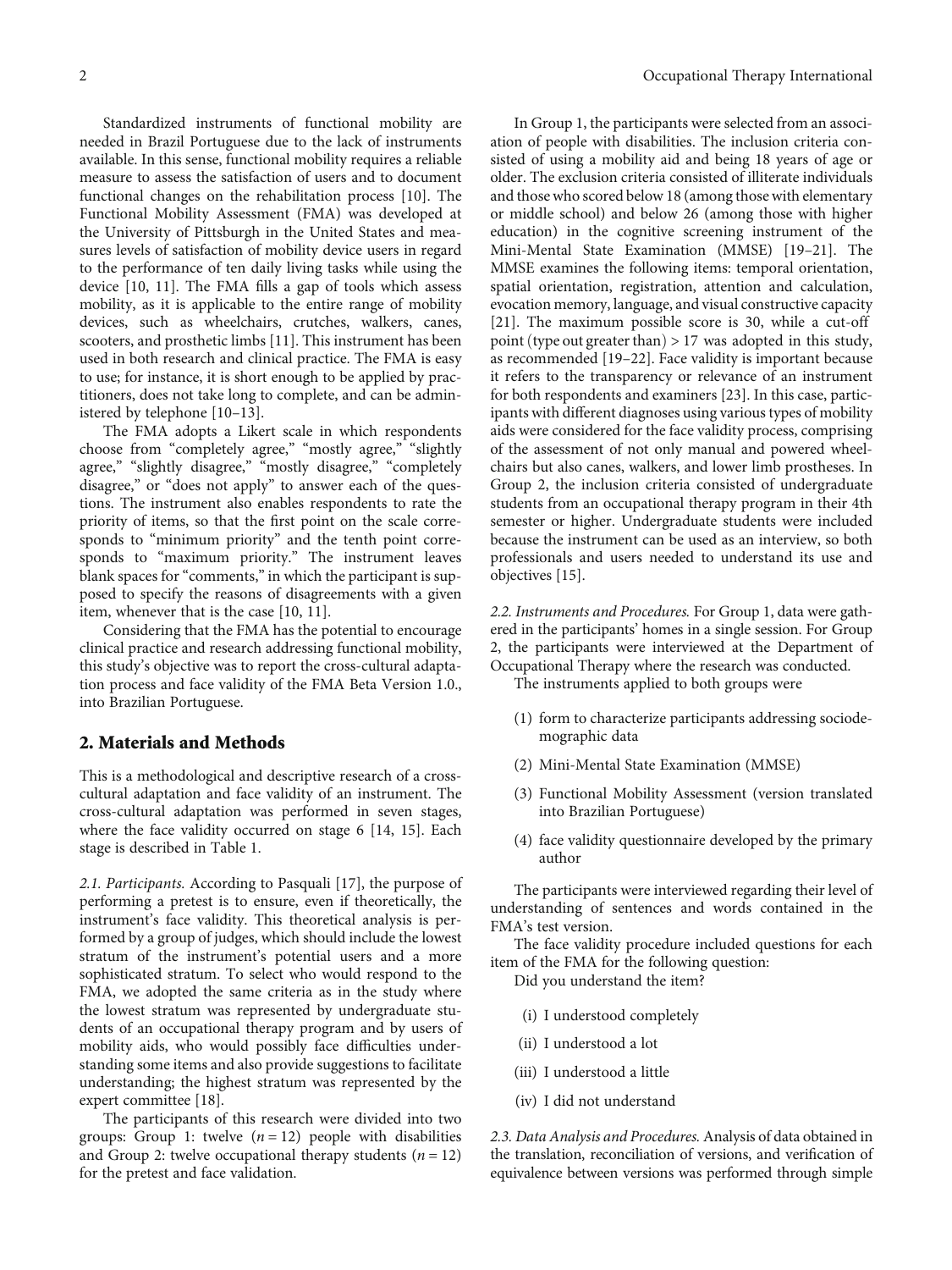<span id="page-3-0"></span>

| <b>Stages</b>                                       | Description                                                                                                                                                                                                                                                                                                                                                                                                                                                                                                                                                                                                                                                                                                                                                                                                                                                                                                                                                                                                                                                                                                                                                                                                                                                                                                                                                                                                                                                                                                                                                                                                                                                                                                                                                                                                                                   |
|-----------------------------------------------------|-----------------------------------------------------------------------------------------------------------------------------------------------------------------------------------------------------------------------------------------------------------------------------------------------------------------------------------------------------------------------------------------------------------------------------------------------------------------------------------------------------------------------------------------------------------------------------------------------------------------------------------------------------------------------------------------------------------------------------------------------------------------------------------------------------------------------------------------------------------------------------------------------------------------------------------------------------------------------------------------------------------------------------------------------------------------------------------------------------------------------------------------------------------------------------------------------------------------------------------------------------------------------------------------------------------------------------------------------------------------------------------------------------------------------------------------------------------------------------------------------------------------------------------------------------------------------------------------------------------------------------------------------------------------------------------------------------------------------------------------------------------------------------------------------------------------------------------------------|
| Preparation (stage 1)                               | The study was approved by the original authors of the FMA and by the Institutional Review Board at<br>the hosting university.                                                                                                                                                                                                                                                                                                                                                                                                                                                                                                                                                                                                                                                                                                                                                                                                                                                                                                                                                                                                                                                                                                                                                                                                                                                                                                                                                                                                                                                                                                                                                                                                                                                                                                                 |
| Forward translation (stage 2)                       | The instrument was translated from its original language (English) into the target language (Brazilian<br>Portuguese) by two independent translators (T1 and T2). T1 was an occupational therapist, and T2<br>was a social scientist, both fluent in English.                                                                                                                                                                                                                                                                                                                                                                                                                                                                                                                                                                                                                                                                                                                                                                                                                                                                                                                                                                                                                                                                                                                                                                                                                                                                                                                                                                                                                                                                                                                                                                                 |
| Reconciliation (stage 3)                            | The translated versions were reconciled (T12) using a table that listed the discrepancies, which was<br>sent to each translator via e-mail.                                                                                                                                                                                                                                                                                                                                                                                                                                                                                                                                                                                                                                                                                                                                                                                                                                                                                                                                                                                                                                                                                                                                                                                                                                                                                                                                                                                                                                                                                                                                                                                                                                                                                                   |
| Back translation (stage 4)                          | The synthesis that resulted from the reconciliation of the first two first versions was back translated<br>(from Brazilian Portuguese into English) by two translators whose native language was English but<br>who were proficient in Brazilian Portuguese.                                                                                                                                                                                                                                                                                                                                                                                                                                                                                                                                                                                                                                                                                                                                                                                                                                                                                                                                                                                                                                                                                                                                                                                                                                                                                                                                                                                                                                                                                                                                                                                  |
| Harmonization and equivalence<br>analysis (stage 5) | An expert committee composed of eleven experts, nine occupational therapists, and two physical<br>therapists were contacted by e-mail. Ten had a master's degree, and four had PhDs. They filled in a<br>form addressing professional information and analysed a table where the translated version of the<br>FMA was divided into independent sentences. Each sentence was assessed in terms of semantic<br>equivalence (SE), that is, whether the meanings of words were equivalent; idiomatic equivalence (IE),<br>whether idiomatic expressions and colloquialisms were equivalent; conceptual equivalence (COE),<br>whether the concepts are maintained in the translated version; and cultural equivalence (CUE), the<br>cultural context must be coherent with the context of the country where the translated instrument will<br>be used [16]. Whenever they disagreed with a sentence, the experts provided a justification and<br>presented a suggestion to change it. As part of this stage, a face-to-face meeting was also held with two<br>authors of the instruments in Nashville, TN, United States, when all the previous stages of the cross-<br>cultural adaptation process were presented.<br>The process in which sentences were analysed was repeated, but at this time, the table contained only<br>the changes suggested by the expert committee. The Brazilian versions of FMA performed by two<br>independent translators were reconciled and then back translated into English and compared to the<br>original version. The Brazilian version was found to be equivalent to the original instrument,<br>indicating that the instrument's concepts were preserved. During stage 5 (expert committee), however,<br>the instrument was further changed. All sentences for which agreement was below 85% were revised. |
| Face validity (stage 6)                             | The face validity of the prefinal version of the FMA corresponded to stage 6 of cross-cultural<br>adaptation, where 24 participants were divided into two groups: Group 1 (12 clients with disabilities<br>who used any device that aided mobility) and Group 2 (12 undergraduate students from the<br>occupational therapy program at the Federal University of São Carlos, São Carlos, Brazil).                                                                                                                                                                                                                                                                                                                                                                                                                                                                                                                                                                                                                                                                                                                                                                                                                                                                                                                                                                                                                                                                                                                                                                                                                                                                                                                                                                                                                                             |
| Stage 7 (final report)                              | Finally, the cross-cultural adaptation was concluded with the final report, sent by e-mail to the authors<br>of the original instrument, who approved all the previous stages.                                                                                                                                                                                                                                                                                                                                                                                                                                                                                                                                                                                                                                                                                                                                                                                                                                                                                                                                                                                                                                                                                                                                                                                                                                                                                                                                                                                                                                                                                                                                                                                                                                                                |

descriptive statistics, presenting distribution of frequencies and percentages. An agreement index < 85*%*, obtained by the formula  $AI = (n \text{ of agreements} \times 100)/n \text{ agreements} +$ disagreements, was the criterion adopted to reformulate the FMA's items during the cross-cultural adaptation [[24](#page-7-0)].

2.4. Ethical Considerations. This study was in compliance with all ethical assumptions guiding research with human subjects. The respondents signed free and informed consent forms and were ensured confidentiality of their identities and information provided. The study was approved by the Institutional Review Board (Protocol No. 939.039).

# 3. Results

The results are presented by each stage of the cross-cultural adaptation as follows.

3.1. Translation. The versions of the two translators (T1 and T2) into Brazilian Portuguese were analysed by the two first

authors of this research seeking for a consensus. We observed that both translations were very similar but differed in technical words, for instance, T2, who was a social scientist and did know about the subject "functional mobility," translated "powered wheelchair" as "electric wheelchair" while T1 (an occupational therapist) translated correctly to "powered wheelchair." This stage is aimed at generating a single version in Brazilian Portuguese. The other disagreements were the following: (1) translate the abbreviation of "FMA" into Brazilian Portuguese "AMF," (2) replace the word "stage" for "step," (3) the word "guidelines"instead of"instruction,"(4) the sentence "Answer the following ten questions" for "Answer the next ten questions," and (5) "Fill with a "x" in the box below each answer" for "Mark with a "x" in the space below your answer." The final decision considered the agreement of both translators who filled a form agreeing with the final decision.

3.2. Back translation. The Brazilian Portuguese single version of FMA was sent by e-mail to two other independent translators (B1 and B2), who at this time were native English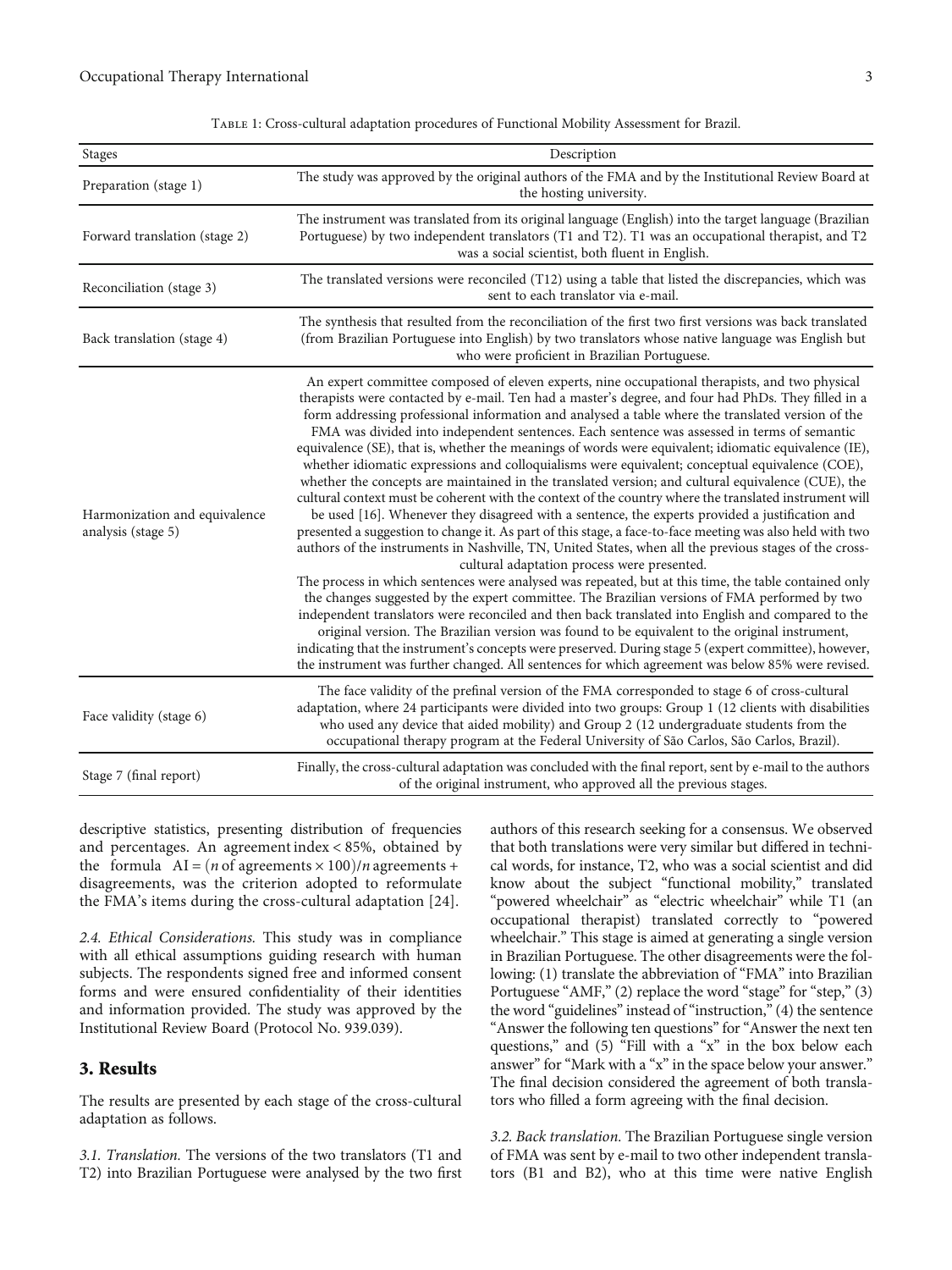<span id="page-4-0"></span>

| Original items                                                                                                  | Expert recommendations                                                                                                                                                                                                                                                                                                                                      | Final decision                                                                                                                                                                                                                                                                                                                                       |  |  |  |
|-----------------------------------------------------------------------------------------------------------------|-------------------------------------------------------------------------------------------------------------------------------------------------------------------------------------------------------------------------------------------------------------------------------------------------------------------------------------------------------------|------------------------------------------------------------------------------------------------------------------------------------------------------------------------------------------------------------------------------------------------------------------------------------------------------------------------------------------------------|--|--|--|
| Step 1. Please answer the following<br>10 questions by placing an "X" in the<br>box under the response          | Expert 1: I suggest "the following 10 questions<br>below."<br>Expert 2: "Step 1. Please, answer the following 10<br>questions marking "X" in the correct answer.                                                                                                                                                                                            | Rejected. Adding more words than the original<br>version could confuse the respondents. For<br>example, the word "correct" answer could make<br>the respondents think that they were being<br>evaluated of doing something wrong or right.                                                                                                           |  |  |  |
| (Completely agree, mostly agree,<br>slightly agree, etc.)                                                       | Expert 3: The item "mostly agree" could be<br>replaced for "agree most of the time" because I<br>believe it can facilitate the comprehension of<br>respondents in differ from the scale "completely<br>agree."                                                                                                                                              | Accepted.                                                                                                                                                                                                                                                                                                                                            |  |  |  |
| (i.e., walking, cane, crutch, walker,<br>manual wheelchair, power<br>wheelchair, or scooter)                    | Expert 1: The word "walking" can be clarified by<br>"my mobility is performed without an assistive<br>device, for example, a 'crutch."<br>Expert 3: To use the term "cane" and to specify<br>"crutch" (if axillary or elbow).                                                                                                                               | Accepted. We changed for "I walk without an<br>assistive device."<br>Specified the type of crutch.                                                                                                                                                                                                                                                   |  |  |  |
| If you answer, *slightly, *mostly, or *<br>completely disagree for any question                                 | Expert 3: My opinion is that "disagree a little,<br>disagree most of the time, or disagree completely<br>in any question."                                                                                                                                                                                                                                  | Accepted.                                                                                                                                                                                                                                                                                                                                            |  |  |  |
| My current means of mobility allows<br>me to operate it as independently,<br>safely and efficiently as possible | Expert 1: Replace the word "operate" for "use."<br>Expert 5: The verb "to operate," perhaps, will<br>affect the real meaning into Brazilian Portuguese.<br>I suggest "to use with independence" or "allow me<br>to use with independence."                                                                                                                  | Accepted. We replaced the word "to operate" for<br>"to use it" because in Brazilian Portuguese, "to<br>operate" is a term more used for surgeries or<br>industries.                                                                                                                                                                                  |  |  |  |
| (e.g., dressing, bowel/bladder care,<br>eating, hygiene)                                                        | Expert 1: I suggest only "dressing" rather than<br>"dressing myself"<br>Expert 3: Suggestion of translation: "e.g., getting<br>dressed, bower/bladder care. I disagree with the<br>translation of the words "bowel/bladder care" for<br>"urinate and defecate." It is not the same<br>meaning.                                                              | Accepted the following changes: "dressing<br>myself" for only "dressing" and "urinate and<br>defecate" for "bowel/bladder care."                                                                                                                                                                                                                     |  |  |  |
| (e.g., uneven surfaces, dirt, grass,<br>gravel, ramps, obstacles)                                               | Experts 3 and 6: In any part of the original FMA is<br>examples to facilitate the comprehension, it is<br>better to put in brackets. For instance, (i.e.,<br>irregular surfaces (side walk or streets), dirt, grass,<br>gravel, ramps, obstacles)<br>Expert 4: Some words were not translated, but the<br>translation has the same meaning of the original. | written "side walk or streets." If you want to give Rejected. The three suggestions did not affect the<br>meaning of the translated version, but just<br>suggested a style of how to present the question.<br>Because a bracket already exists with examples,<br>we just thought adding another one could<br>interfere on the fluency of the reader. |  |  |  |
| My current means of mobility allows<br>me to use personal or public<br>transportation                           | Expert 6: The emphasis "personal" is related to<br>private means, in the opposite of public. In Brazil,<br>expressions which indicate this notion are<br>"private" and "particular."                                                                                                                                                                        | Accepted. Added "allows me to use my own<br>transport or public transport."                                                                                                                                                                                                                                                                          |  |  |  |

TABLE 2: Analysis of the suggestions made by the expert committee and the final decision  $(n = 11)$ .

speakers, who were also fluent in Brazilian Portuguese. They performed the back translation of the Brazilian Portuguese into English. They were not experts in the subject of the instrument. This procedure was required to avoid the bias of translators who knew the subject of FMA and to obtain possible unexpected meanings of items translated by the first translators (T12), increasing the probability to detect imperfections [\[14\]](#page-7-0). The first two authors of this research analysed both back translations to create a single version in English. This consensus was made together with the two translators (B12). In this stage, we identified that the title of the instrument was back translated into "Functional Mobility Evalua-

tion (FME)" by translator B1 and "Functional Mobility Assessment" by translator B2," where the consensus was always to be approximate of the original version; in this case, the second option was accepted.

A single version of the back translation (B12) was produced and sent to the authors of the instrument in a table where the first column had the original version of each item of FMA and the second column, the back translated version. The aim of this comparison was to check if the original and back translation version were compatible. This was confirmed by the authors who did not disagree with any items of the back translated version. These results indicate that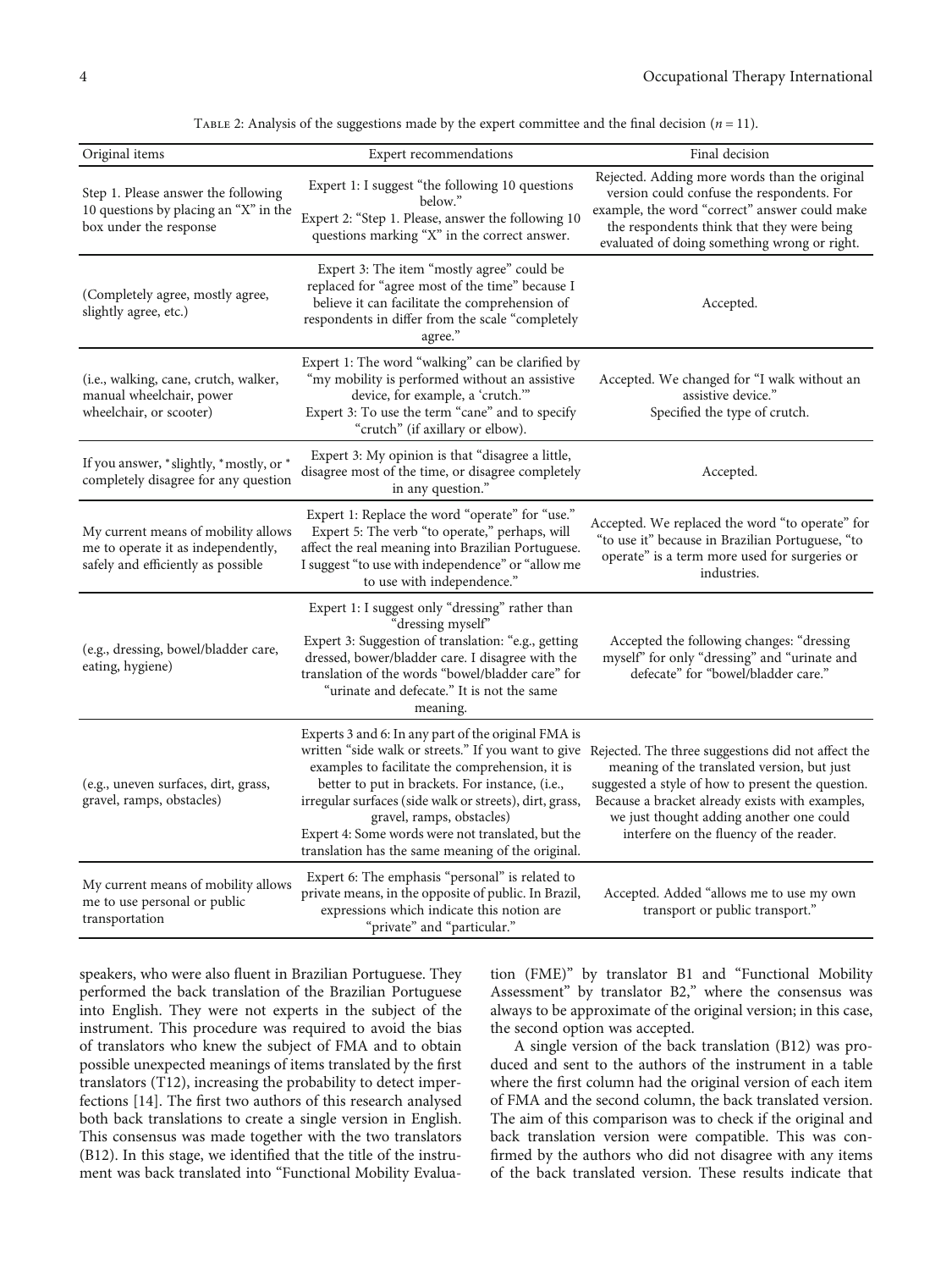TABLE 3: Features of participant users of mobility devices  $(n = 12)$ .

|                                    | N              | %      |
|------------------------------------|----------------|--------|
| Age (years)                        |                |        |
| 20 to 29                           | 5              | 41.67% |
| 30 to 39                           | $\overline{c}$ | 16.67% |
| 40 to 49                           | $\overline{c}$ | 16.67% |
| 50 or more                         | 3              | 25%    |
| Schooling                          |                |        |
| Incomplete primary education       | 3              | 25%    |
| Higher school                      | 7              | 58.33% |
| Technical education                | 1              | 8.33%  |
| Doctorate (in progress)            | 1              | 8.33%  |
| Current mean of mobility           |                |        |
| Manual wheelchair                  | 6              | 37.50% |
| Powered wheelchair                 | 4              | 25%    |
| Axillary crutch                    | $\overline{c}$ | 12.5%  |
| Elbow crutch                       | $\mathfrak{D}$ | 12.5%  |
| Cane                               | 1              | 6.25%  |
| Walker                             | 1              | 6.25%  |
| Length of using the device (years) |                |        |
| 1                                  | 5              | 41.67% |
| 6 to 10                            | 1              | 8.33%  |
| 11 to 20                           | 5              | 41.67% |
| 21 to 23                           | 1              | 8.33%  |
| Device prescription                |                |        |
| Family/relatives                   | 3              | 25%    |
| Physiotherapist                    | 3              | 25%    |
| Physician                          | $\mathfrak{D}$ | 16.67% |
| Not informed                       | $\overline{2}$ | 16.67% |
| Occupational therapist             | 1              | 8.33%  |
| Bought without prescription        | 1              | 8.33%  |
| Training with mobility device      |                |        |
| None                               | 7              | 58.33% |
| Physiotherapist                    | 4              | 33.33% |

the Brazilian Portuguese version was like the original version of FMA.

3.3. Expert Committee. The analysis performed by the expert committee showed that 22 sentences obtained agreement below 85% regarding semantic equivalence, 23 sentences lacked idiomatic equivalence, 25 sentences lacked conceptual equivalence, and nine lacked cultural equivalence. These, therefore, needed to be rewritten. After implementing the suggestions provided by the experts, two sentences were added, and agreement improved among the committee members. In terms of semantic equivalence, 56 of the 60 sentences were approved, as well as 57, 60, and 55 statements that referred to idiomatic, conceptual, and cultural equivalences, respectively.

Table [2](#page-4-0) presents qualitative data from the cross-cultural adaptation where each sentence with a low level of agreement among the experts was analysed by the two first authors of this study.

Table 4: Features of Group 2, occupational therapy undergraduate students  $(n = 12)$ .

|                                            | N              | $\frac{0}{0}$ |
|--------------------------------------------|----------------|---------------|
| Year of undergraduation                    |                |               |
| 3                                          | 8              | 66.67%        |
| 4                                          | 4              | 33.33%        |
| Self-reported knowledge in mobility        |                |               |
| Very good                                  |                |               |
| Good                                       | 7              | 58.33%        |
| Medium                                     | 5              | 41.67%        |
| Bad                                        |                |               |
| Sources where they learned about mobility  |                |               |
| Undergraduation classes                    | 12             | 57.14%        |
| Short courses, lectures, and workshops     | 4              | 19.05%        |
| Independent search                         | $\overline{4}$ | 19.05%        |
| Personal experience using mobility devices | 1              | 4.76%         |

Table 5: Results regarding the level of understanding of Groups 1  $(n = 12)$  and 2  $(n = 12)$  in regard to the FMA's sentences (face validity)∗.

|                              | Sentences          |            |
|------------------------------|--------------------|------------|
|                              | Frequency          | Percentage |
| Understanding index—Group 1  |                    |            |
| Options of answers           |                    |            |
| I understood completely      | 14 of 18 sentences | 77.78%     |
| I understood most statements | 4 of 18 sentences  | 22.22%     |
| I understood a little        |                    |            |
| I did not understand         |                    |            |
| Total                        | 18                 | 100%       |
| Understanding index—Group 2  |                    |            |
| Options of answers           |                    |            |
| I understood completely      | 9 of 18 sentences  | 50%        |
| I understood most statements | 9 of 18 sentences  | 50%        |
| I understood a little        |                    |            |
| I did not understand         |                    |            |
| Total                        | 18                 | 100%       |

<sup>∗</sup>The frequency distribution was based on the analysis of the instrument's 18 sentences by 24 participants in each group.

3.4. Face Validity. An average score of 25.83 was obtained by the users of mobility aids on the MMSE applied in the pretest. This result indicates that the participants were cognitively able to assess the Brazilian version of the FMA.

Table 3 illustrates the characterization of the participants of Group 1 users of mobility devices, where it can be observed that ten were wheelchair users.

Table 4 presents data about Group 2: occupational therapy undergraduate students, where it can be identified that they knew previous knowledge about mobility.

Table 5 show that in the total of eighteen sentences of the FMA, both groups presented good levels of understanding where it can be seen that the majority of respondents of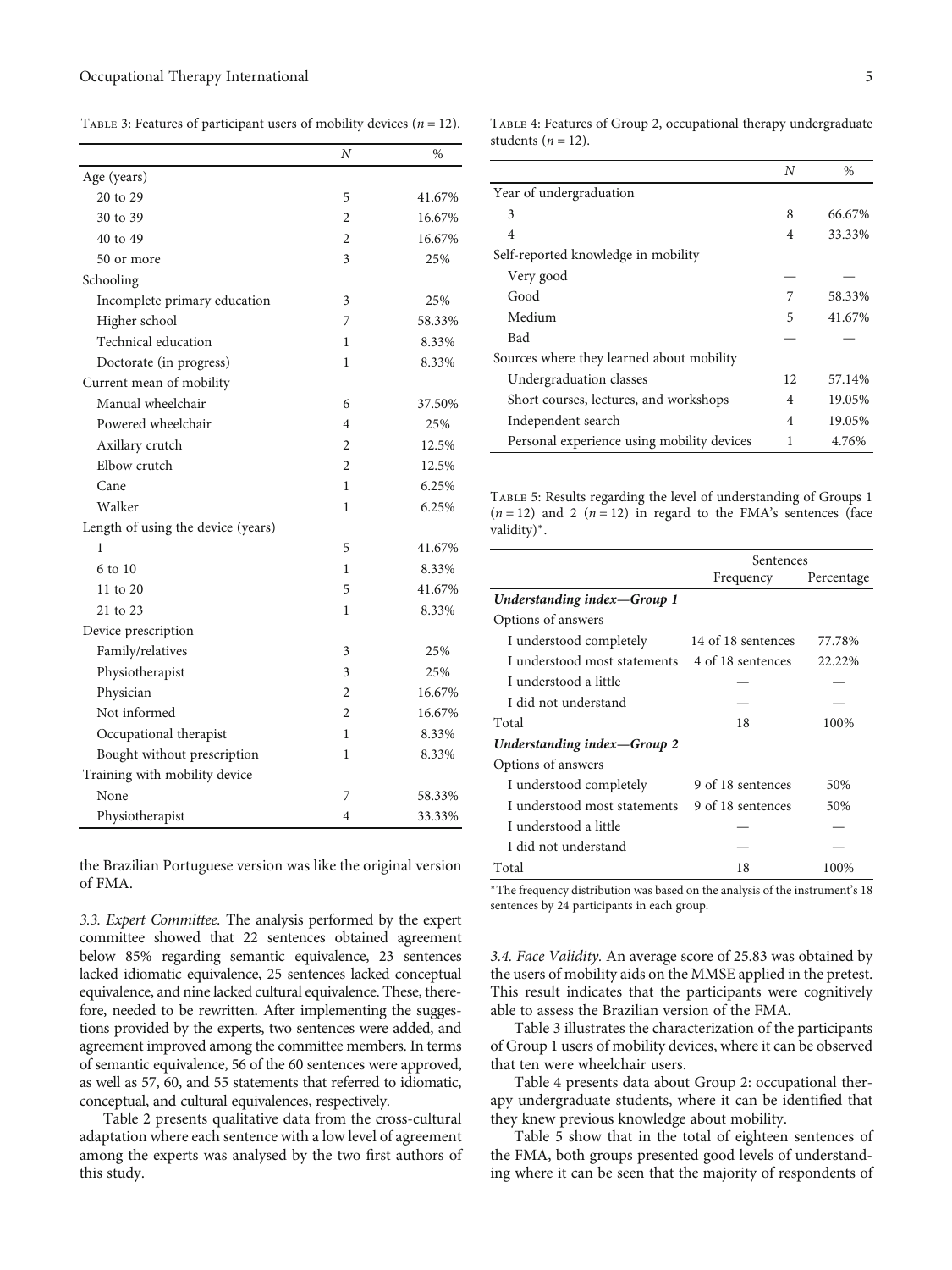both groups understood completely or most statements of the instrument.

#### 4. Discussion

Our study presented the cross-cultural adaptation process of the FMA in Brazil. Particularly, studies focusing on the crosscultural adaptation of instruments which assess the use of assistive devices are fundamental, first, because of the worldwide interest in the development of international standards and second, due to an emerging consensus on the role of technology in promoting health and well-being [\[24](#page-7-0)]. Moreover, standardized instruments, sensitive to the needs of clients, should be used to ensure the process of prescribing an assistive technology product [[10](#page-7-0), [25](#page-7-0), [26](#page-7-0)]. In Brazil, cross-cultural adaptation of instruments is growing partly related to a need for standardization and systematization of research procedures and interventions focused on assistive technology [\[7](#page-7-0)].

Stage 2 (translation) showed that the technical terms were important to be reviewed to address the correct meaning. For example, "electric wheelchair" was not the correct term for "powered wheelchair," and this change was only possible when the translations were carefully compared by the two main authors of this study. We believed that these findings had influence on Stage 3 (back translation), where there was identified minimum disagreement between the two translators. This trend of having less modifications on the back translation has been observed on cross-cultural adaptation of other instruments [[1, 3, 8, 9](#page-7-0)]. We also observed that the single version of back translation, when compared to the original version of FMA, was very similar, which could be a result of the work on Stages 2, 3, and 4.

However, it is important to discuss that, in our research, the cultural context was evidenced more when the expert committee suggested changes in the translation of the FMA items. These findings demonstrate the importance of the cross-cultural adaptation once the translated version from the previous stages was not enough to make the instrument precisely into Brazilian Portuguese. A similar result was found in the adaptation of the Psychosocial Impact of Assistive Device Scale (PIADS), intended for Puerto Rican assistive technology users [\[27\]](#page-7-0). Fifty-eight changes were suggested by five experts for the instrument adapted to Spanish, which shows the relevance of Stage 5—expert committee—in the adaptation process of an instrument to a given language and context [[27](#page-7-0)].

These results were expected in the process of crosscultural adaptation because the specific role of experts is to revise all the translated versions and synthesize them into a single version. We believe that the implementation of the suggestions provided by the experts and by the authors of the original version of FMA, as recommended, improved comprehension of the version into Brazilian Portuguese and enriched the process [\[14, 15](#page-7-0)].

Such a process supports the work of researchers and practitioners, who can be able to describe the same phenomenon similarly even when applying the instrument in different cultures, ensuring that the instrument works as expected [\[27](#page-7-0)].

Face validity showed that users and undergraduate students (who will be future therapists) understood the instrument well. This is an interesting result because users and assistive technology practitioners need to understand the construct of the instrument in order to establish a relationship of cooperation, and, in this case, the FMA promotes collaboration between users and therapists, improving therapy results [\[10\]](#page-7-0).

Finally, the cross-cultural adaptation was satisfactorily achieved, and the various stages, from the initial translation, synthesis and back translation, and expert committee, to face validity, enabled achieving such results, considering that these are the stages recommended to ensure the quality of the process of cross-cultural adaptations [[15](#page-7-0), [28\]](#page-7-0).

#### 5. Conclusions

This study presented the process of cross-cultural adaptation of the FMA into Brazilian Portuguese. This tool is semantically, idiomatically, culturally, and conceptually adapted to the Brazilian context, while its format and content are in accordance with the FMA instrument in its original version. We identified that FMA has good face validation and allows therapists to gather relevant data related to satisfaction and priorities regarding mobility devices.

Our study has limitations as well, such as a small sample size (face validity step); however, the fact that the sample comprised of two different groups (students and users) was a positive aspect and presented satisfactory comprehension of the items for both respondents. Although given that the respondents were not blinded, this could be a bias that possibly influenced on their answers.

In conclusion, the use of the FMA can support therapists to identify problems related to the satisfaction of users of mobility devices and to guide interventions focusing on seating and positioning, in order to enable satisfaction and participation of these users indoors and outdoors. The FMA can also support rehabilitation practices, contributing to evidence-based practice. Further studies should address and test the psychometric properties of concurrent and convergent validity of this assessment once they have not been examined in previous research.

#### Data Availability

Data used to support the findings of this study are available from the corresponding author.

#### Conflicts of Interest

The authors declare that there is no conflict of interest regarding the publication of this paper.

#### Acknowledgments

We express thanks for the financial support provided by the Coordination for the Improvement of Higher Education Personnel (CAPES), Grant number (1726714).